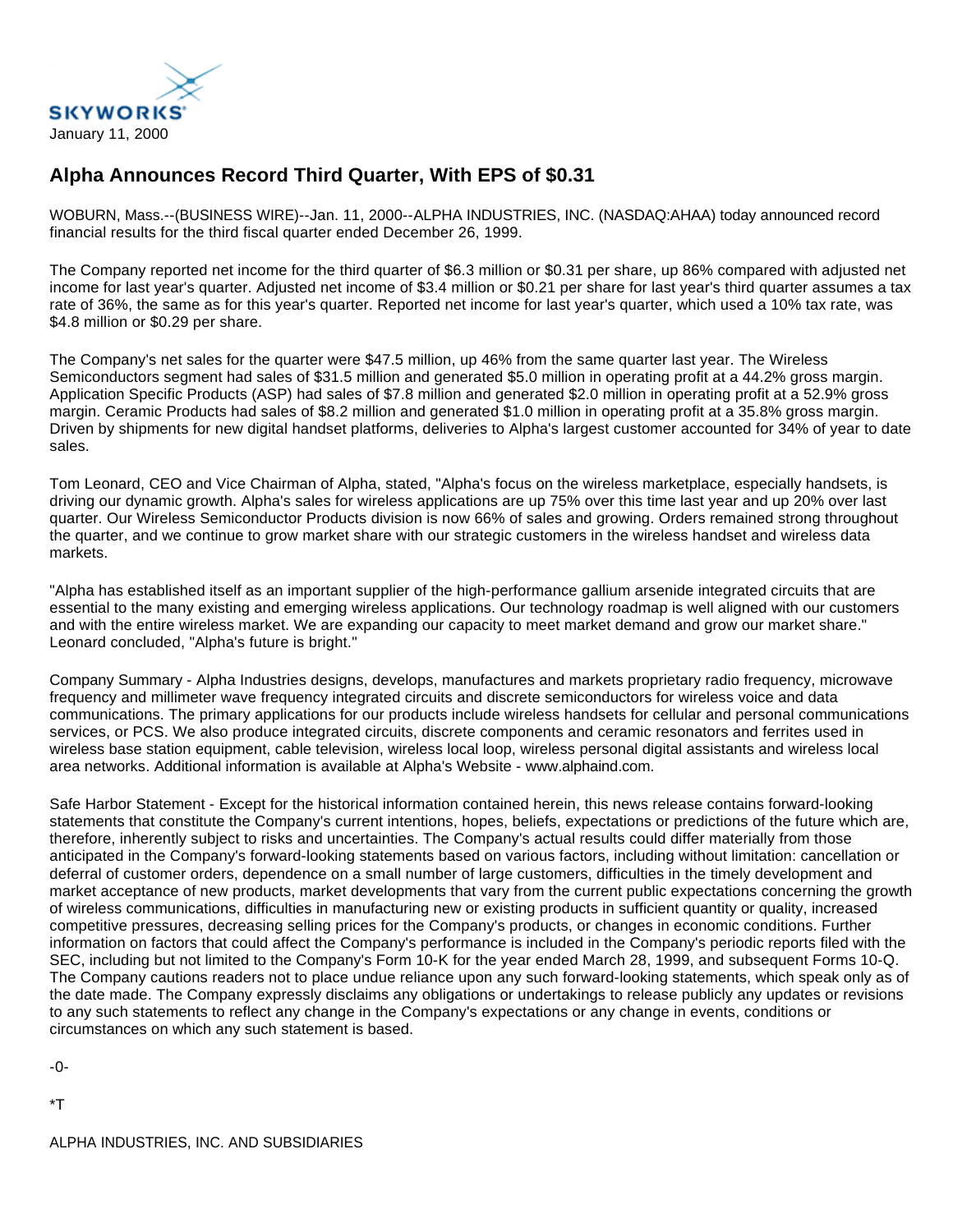## (unaudited) Third Quarter Ended Nine Months Ended

|                                                            |    |       |        |  | Dec. 26, Dec. 27, Dec. 26, Dec. 27,      |  |                     |           |           |       |                           |
|------------------------------------------------------------|----|-------|--------|--|------------------------------------------|--|---------------------|-----------|-----------|-------|---------------------------|
| (in thousands,                                             |    |       |        |  |                                          |  |                     |           |           |       |                           |
| except per share data)                                     |    | 1999  |        |  | 1998                                     |  | 1999                |           | 1998      |       |                           |
| Net sales                                                  |    |       |        |  | $$47,463$ $$32,489$ $$127,837$ $$92,070$ |  |                     |           |           |       |                           |
| Cost of sales                                              |    |       | 26,484 |  | 18,151 71,340                            |  |                     |           |           |       | 52,046                    |
| Research and development                                   |    |       |        |  |                                          |  |                     |           |           |       |                           |
| expenses                                                   |    |       | 5,332  |  | 3,397                                    |  | 14,416              |           |           |       | 9,310                     |
| Selling and administrative                                 |    |       |        |  |                                          |  |                     |           |           |       |                           |
| expenses                                                   |    |       | 7,598  |  | 5,809                                    |  | 20,886              |           |           |       | 16,728                    |
| Operating income                                           |    |       | 8,049  |  | 5,132                                    |  | 21,195              |           |           |       | 13,986                    |
| Interest expense                                           |    | (20)  |        |  | (61)                                     |  | (94)                |           |           | (231) |                           |
| Interest income and other, net                             |    | 1,810 |        |  | 231                                      |  | 4,009               |           |           | 647   |                           |
| Income before income taxes                                 |    | 9,839 |        |  | 5,302                                    |  | 25,110              |           | 14,402    |       |                           |
| Provision for income taxes                                 |    | 3,542 |        |  | 530                                      |  | 9,040               |           |           | 1,440 |                           |
| Net $income(a)$                                            | \$ |       | 6,297  |  | \$4,772                                  |  | \$16,070            |           |           |       | \$12,962                  |
| Net income per share basic(a)\$                            |    |       | 0.32   |  | \$0.30                                   |  | \$0.86              |           |           |       | \$0.82                    |
| Net income per                                             |    |       |        |  |                                          |  |                     |           |           |       |                           |
| share diluted(a)                                           | \$ |       | 0.31   |  | \$0.29                                   |  | $\ddot{\mathsf{S}}$ | 0.82      |           | \$    | 0.80                      |
| Weighted average common                                    |    |       |        |  |                                          |  |                     |           |           |       |                           |
| shares basic                                               |    |       | 19,660 |  | 15,835                                   |  | 18,671              |           |           |       | 15,773                    |
| Weighted average common                                    |    |       |        |  |                                          |  |                     |           |           |       |                           |
| shares diluted                                             |    |       | 20,605 |  | 16,402                                   |  | 19,688              |           |           |       | 16,211                    |
| COMPARATIVE BALANCE SHEET<br>(unaudited)<br>(in thousands) |    |       |        |  |                                          |  | 1999                |           |           |       | Dec. 26, Mar. 28,<br>1999 |
| Assets                                                     |    |       |        |  |                                          |  |                     |           |           |       |                           |
| Current assets                                             |    |       |        |  |                                          |  |                     |           |           |       |                           |
| Cash, cash equivalents and                                 |    |       |        |  |                                          |  |                     |           |           |       |                           |
| short-term investments                                     |    |       |        |  |                                          |  |                     | \$135,891 |           |       | \$23,760                  |
| Accounts receivable, net                                   |    |       |        |  |                                          |  |                     | 27,691    |           |       | 22,972                    |
| Inventories                                                |    |       |        |  |                                          |  |                     | 9,324     |           |       | 8,773                     |
| Prepaid expenses and other current assets                  |    |       |        |  |                                          |  |                     | 4,978     |           |       | 7,318                     |
| Property, plant and equipment, less accumulated            |    |       |        |  |                                          |  |                     |           |           |       |                           |
| depreciation and amortization                              |    |       |        |  |                                          |  |                     | 59,383    |           |       | 42,497                    |
| Other assets                                               |    |       |        |  |                                          |  |                     | 1,561     |           |       | 1,361                     |
| Total assets                                               |    |       |        |  |                                          |  | \$238,828           |           |           |       | \$106,681                 |
| Liabilities and Equity                                     |    |       |        |  |                                          |  |                     |           |           |       |                           |
| Current liabilities                                        |    |       |        |  |                                          |  |                     |           |           |       |                           |
| Current portion of long-term debt                          |    |       |        |  |                                          |  | \$                  | 111       |           | \$.   | 912                       |
| Accounts payable                                           |    |       |        |  |                                          |  |                     | 12,733    |           |       | 10,700                    |
| Accrued liabilities and other                              |    |       |        |  |                                          |  |                     |           |           |       |                           |
| current liabilities                                        |    |       |        |  |                                          |  |                     | 5,942     |           |       | 8,524                     |
| Long-term debt                                             |    |       |        |  |                                          |  |                     | 404       |           |       | 713                       |
| Other long-term liabilities                                |    |       |        |  |                                          |  |                     | 5,237     | 4,818     |       |                           |
| Stockholders' equity                                       |    |       |        |  |                                          |  | 214,401             |           | 81,014    |       |                           |
| Total liabilities and equity                               |    |       |        |  |                                          |  |                     | \$238,828 | \$106,681 |       |                           |